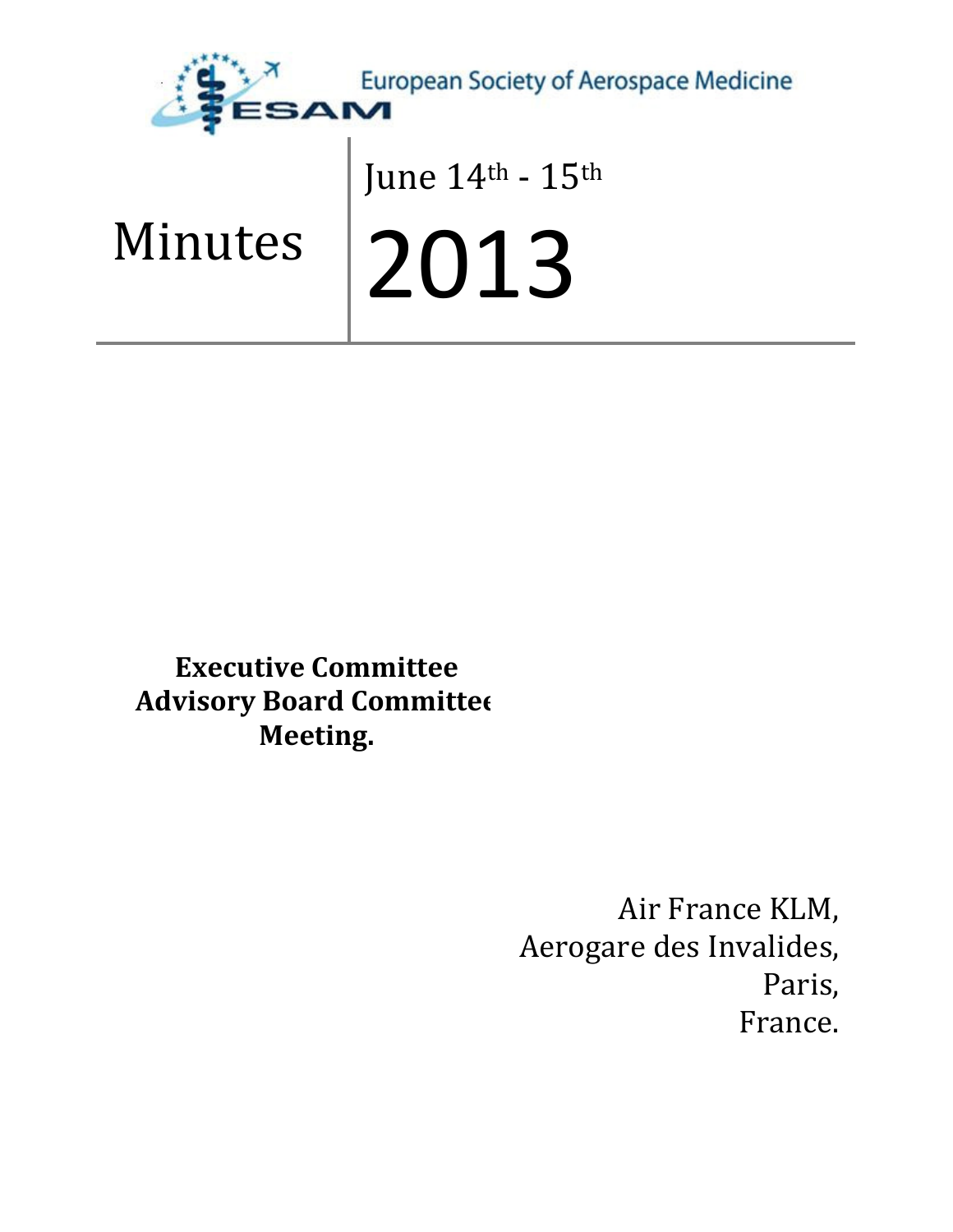

### **Contents**

| 1)  |                                                                                 |
|-----|---------------------------------------------------------------------------------|
| 2)  |                                                                                 |
| 3)  |                                                                                 |
| 4)  |                                                                                 |
| 4)  |                                                                                 |
| 5)  |                                                                                 |
| 6)  | Chairman's report including AMABEL, AsMA meeting. AsMA/ESAM Executive Meeting 3 |
| 7)  |                                                                                 |
| 8)  |                                                                                 |
| 9)  |                                                                                 |
| 10) |                                                                                 |
| 12) |                                                                                 |
| 13) |                                                                                 |
| 14) |                                                                                 |
| 15) |                                                                                 |
| 16) |                                                                                 |
| 17) |                                                                                 |
| 18) |                                                                                 |
| 19) |                                                                                 |

Typo error in Agenda. No Item 11 exists.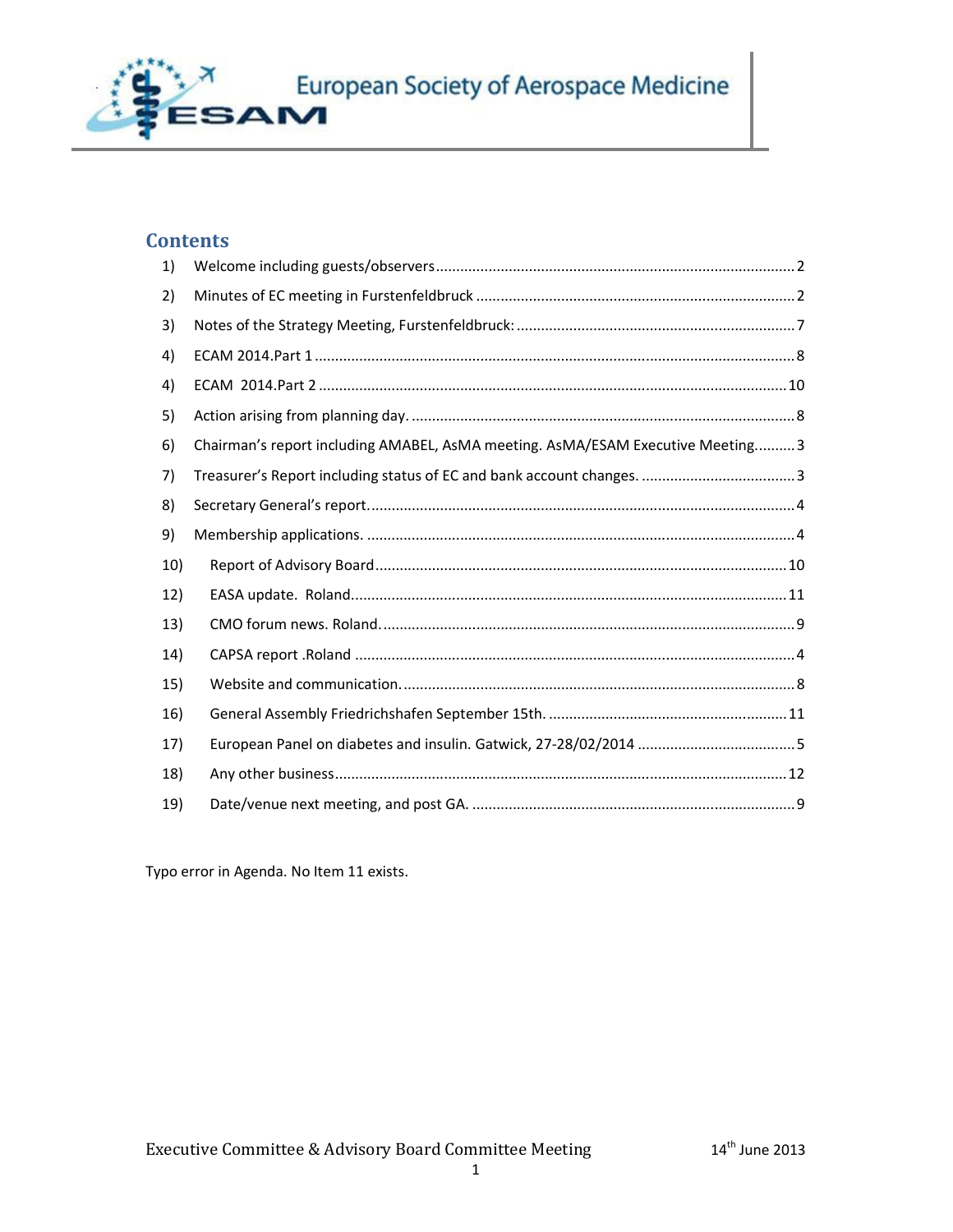

Location: **Air France KLM Holding Office,** Aerogare des Invalides, Paris, France.

14<sup>th</sup> June 2013, 15:15.

Members Present:

| <b>Kevin Herbert</b>                                | <b>Anthony Wagstaff</b>                    | <b>Vincent Feuillie</b>            | <b>Declan Maher</b>      |
|-----------------------------------------------------|--------------------------------------------|------------------------------------|--------------------------|
| President                                           | 1 <sup>st</sup> Vice President             | 2 <sup>nd</sup> Vice President     | <b>Secretary General</b> |
| <b>Carla Ledderhos</b><br>Treasurer                 |                                            | <b>Cristian Panait</b><br>Director |                          |
| <b>Ries Simons</b>                                  | Jürgen Graf                                | <b>Stefan Dreschel</b>             |                          |
| Chair AB Ctte                                       | Co-chair AB Ctte                           | Secretary AB Ctte                  |                          |
| <b>Roland Vermeiren</b><br>AsMA/EASA Liaison        | Elena Cataman<br>Conference/IAC<br>Liaison |                                    |                          |
| Lilla Ungváry                                       | <b>Lars Tiensvol</b>                       | <b>Jean Francois Paris</b>         |                          |
| <b>Nominations Chair</b>                            | Conference Ctte                            | <b>Advisory Board</b>              |                          |
| <b>Patrick Rodrigues</b><br><b>SOFRAMAS Invitee</b> |                                            |                                    |                          |

Apologies from: Patricia Lung, René Myer and Walter Gabor.

#### 1) Welcome including guests/observers

Vincent offered a warm welcome and introduction to Paris.

Kevin opened the meeting and welcomed everyone. Unfortunately, Patricia was unable to attend at Furstenfeldbruck and will not be here until tomorrow. We should look at the agenda to include her as much as possible. Items 4 and 5 should be dealt with tomorrow. Ries and Roland are expected in due course today.

### 2) Minutes of EC meeting in Furstenfeldbruck

The typographical errors were corrected in the text. Jürgen accepted the minutes as a true record of the meeting and Stefan seconded. A discussion followed regarding archiving. Some concerns were raised about the security of digital storage. It was agreed that an open mind would be kept on this topic.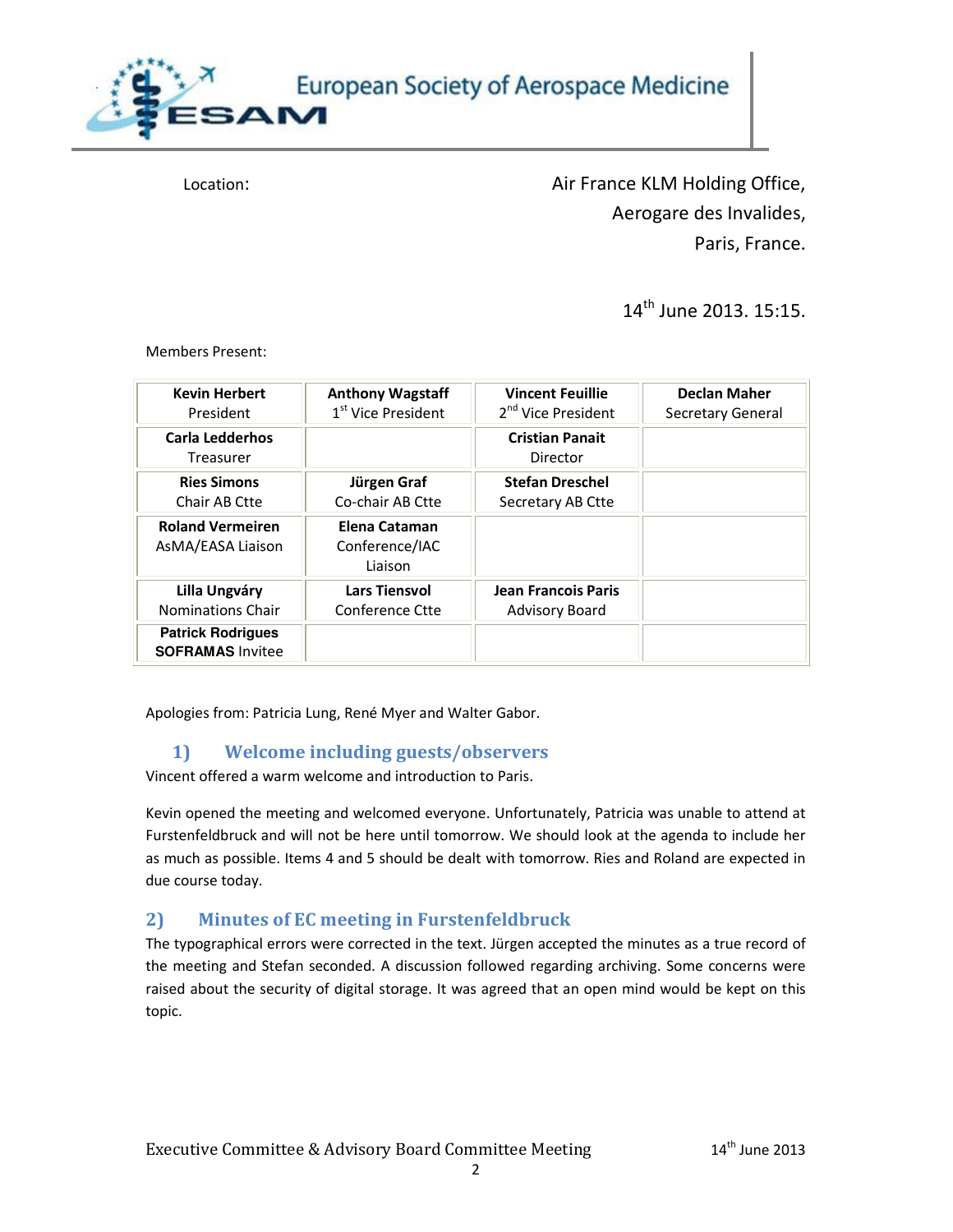

# 6) Chairman's report including AMABEL presentation and AsMA meeting. Joint meeting of AsMA/ESAM Exec. Teams.

Kevin made his presentation to the EC AB.

He spoke of his talk at AMABEL on the effect on the implementation of EASA. His presentation was met by "stunned silence". It generated a very brisk conversation and it was an eye opener for people to see the implications for the AME and the concerns in the area about the LAPL.

Kevin reported on the ESAM Unplugged meeting at AsMA and thanked Anthony and Duncan who presented. There was a suggestion that ESAM might have a panel session in the main AsMA meeting rather than the lunchtime breakout. In principle, Ries is in favour. A problem is that the closure date for submissions is October 2013. Jürgen and Vincent said that their societies had never experienced any difficulty in submitting abstracts directly. Everything you submit in the USA goes to the copyright of the American society. They have the copyright so that they can make use of it, but it is not a block. Anthony said it was to allow them to publish and not be sued. He pointed out the reduction in military funding at this year's meeting, which is a mirror of what is happening in the civilian world.

The Thursday lunch with the Executive committee of AsMA along with ESAM was spoken of. Ries had asked to suggest a joint ESAM/AsMA investigation of risk. Kevin referenced the risk associated with LAPL to that of the DVLA (UK), but this is a national reference point. Ries will want to talk about risk.

Patrick Goudou has accepted the nominations for the SSCC.

- Roland at the SSCC.
- Declan Sub-committee GA,
- Jürgen Sub-committee Flight standards.
- Walter Sub-committee Aerodromes.

Jürgen spoke of his future which appears to remove him from working in aerospace medicine. Decisions need to be considered, subject to EC-AB's opinion. Anthony has no problem with it at all. Declan pointed to the statutes and there being no obstacle to Jürgen maintaining his current position. He can bring a skill set to ESAM. We urge him to consider our wishes for him to continue in his current post at ESAM. He will consider and make a decision tomorrow.

Elena and Ries arrived.

Kevin will attend the British Women Pilots' Association and a conference on space exploration, but not on aerospace medicine and as a result was not invited. He commended AsMA on the content of the meeting in Chicago.

## 7) Treasurer's Report including status of EC and bank account changes. Carla presented her report. Appendix B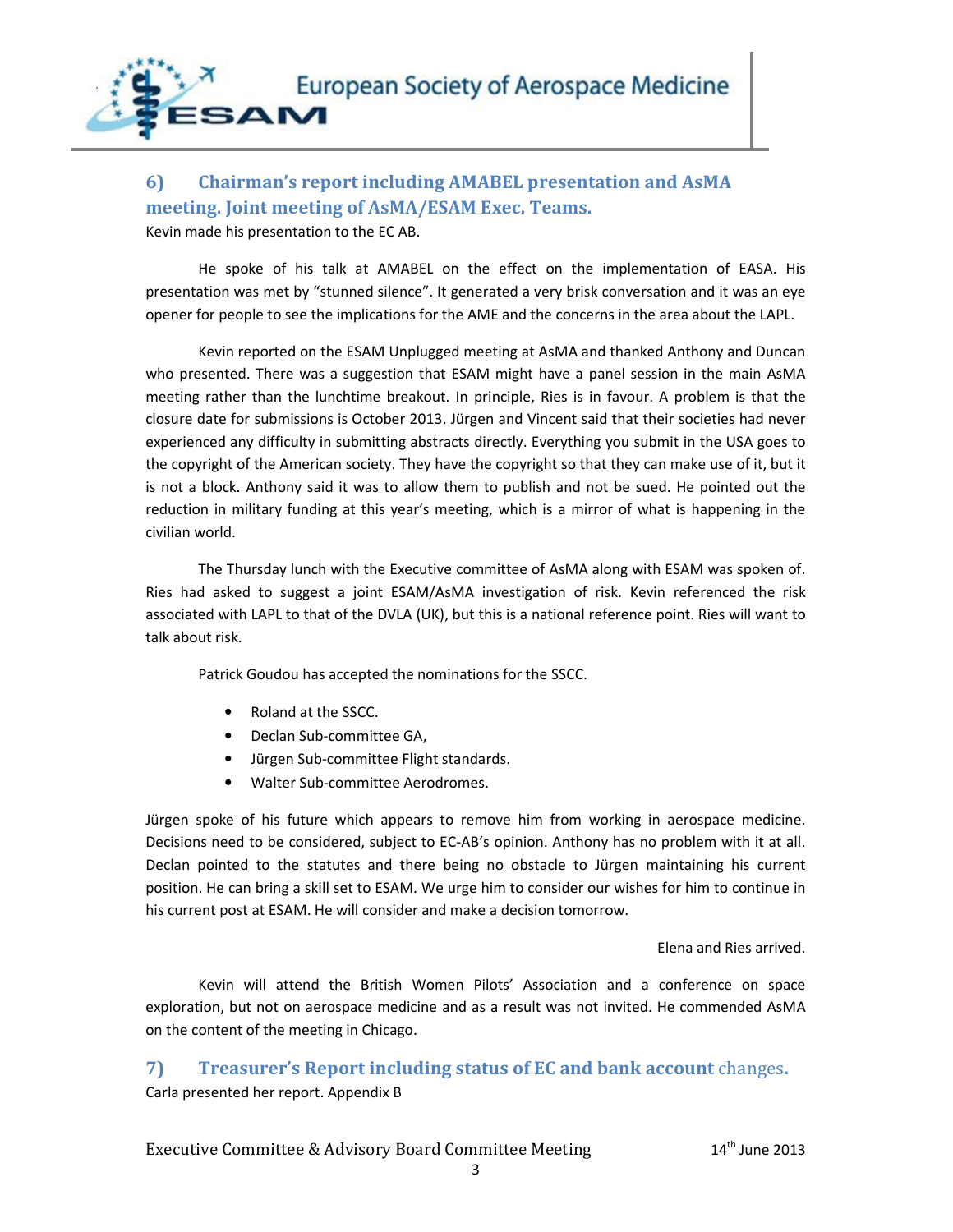

Stefan referenced issues in Austria. The Austrian society hosting the GA is one that is not a member of ESAM. It does not charge members. Elena spoke of the Russian experience of many members, but again they have no fees.

Kevin explored the idea of inviting associations, that don't receive membership subscriptions, and consider a nominal fee of e.g. 10 members. Elena said we should invite and explain why it is important for associations to be a part of ESAM. Jürgen pointed out that the precedence exists, as evidenced by the Russian practice.

Kevin extended thanks to Carla for her organisation of the Notaries, the banks and the courts in advance. The bank changes still need to be notified.

Carla's report was accepted by all.

#### 8) Secretary General's report.

Appendix C

Kevin suggested a bulletin that members should be informed at least 6 times/year to update contact at a local level. Patricia will be asked for her input regarding how this might be done on the website.

Ries said: "As a society, we need to be in contact and remain in contact. Otherwise we are a dead society.

Chatham house rules apply to the Strategy Meeting Report. Consideration of the document will take place tomorrow.

Elena suggested a history of ESAM presented as a timeline, showing the growth of members and the events. People will not read the minutes of previous events but will look at such a page displaying the history. Historical records can be added on different levels.

Lars should be invited to consider this task. Anthony said that in ten years this historical record will be seen as very important.

[Roland arrived.]

#### 9) Membership application.

No new applications received.

#### 14) CAPSCA report .Roland

The next meeting will be in Europe in the coming week. Roland has been asked to head the European representation. There is a need to have communication with different bodies that represent activities in various sectors that impact on aviation.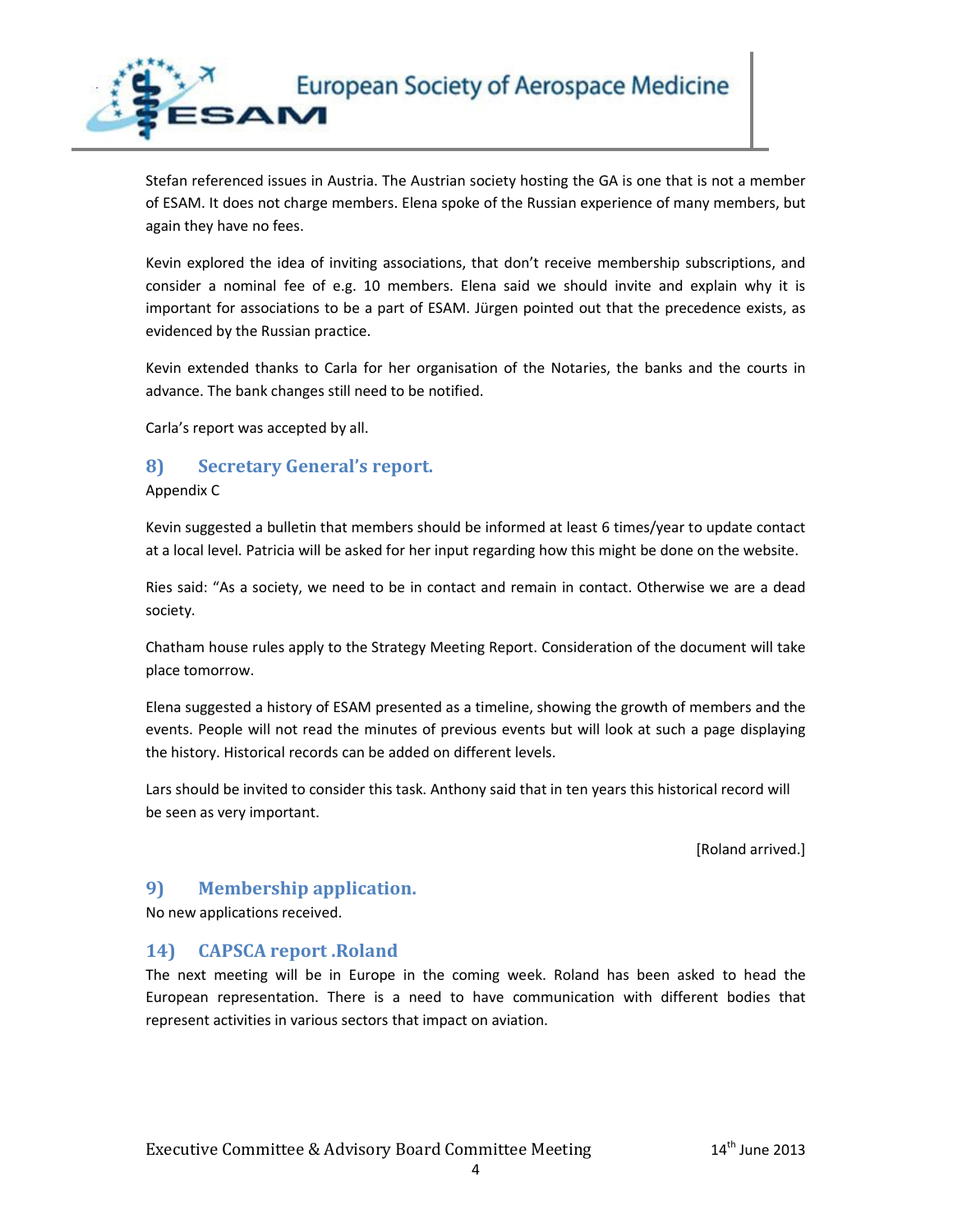

# 17) European Panel on diabetes and insulin. Aviation House Gatwick, 27/28 February 2014

ESAM has been asked to give representation at this panel. There was some concern that the original planned European meeting in Autumn had not been accepted in favour of the UK proposed meeting in the Spring of 2014. Ries says we should go ahead with the plan to have a meeting here anyway. Roland says they [UK CAA] are the most important group to push this issue further. We must be there, as Annete made it an EASA meeting hosted by the UK CAA.

Ries will go, Patrick will attend with an internist who is an endocrinologist. Annete would invite the most debate. The Swiss suggested Dr. Doristo Morocco, along with Belgian and German experts. We also need experts in risk assessment. Jürgen said the battlefield is between regulation compliance and best therapeutic practice. Pilots are making choices based on these positions that can be very far apart. . The same applies to issues such as anti-coagulants. It is our role to find the evidence that narrows the difference between these poles.

Kevin gave a summary of the elements that will be discussed tomorrow.

- ECAM 4. Needs to be something attractive and interesting. Remember the AME's and to see their needs. There is a difference in the needs of those who attend the ICASM etc.
- The GA.
- AB report.
- ECA invite to webinar. Ries will not be attending.
- The paper from ATCO's on Diabetes, to be published in the Italian Journal.

Kevin closed at 18:00 to reconvene at 09:30 Saturday 14<sup>th</sup> June.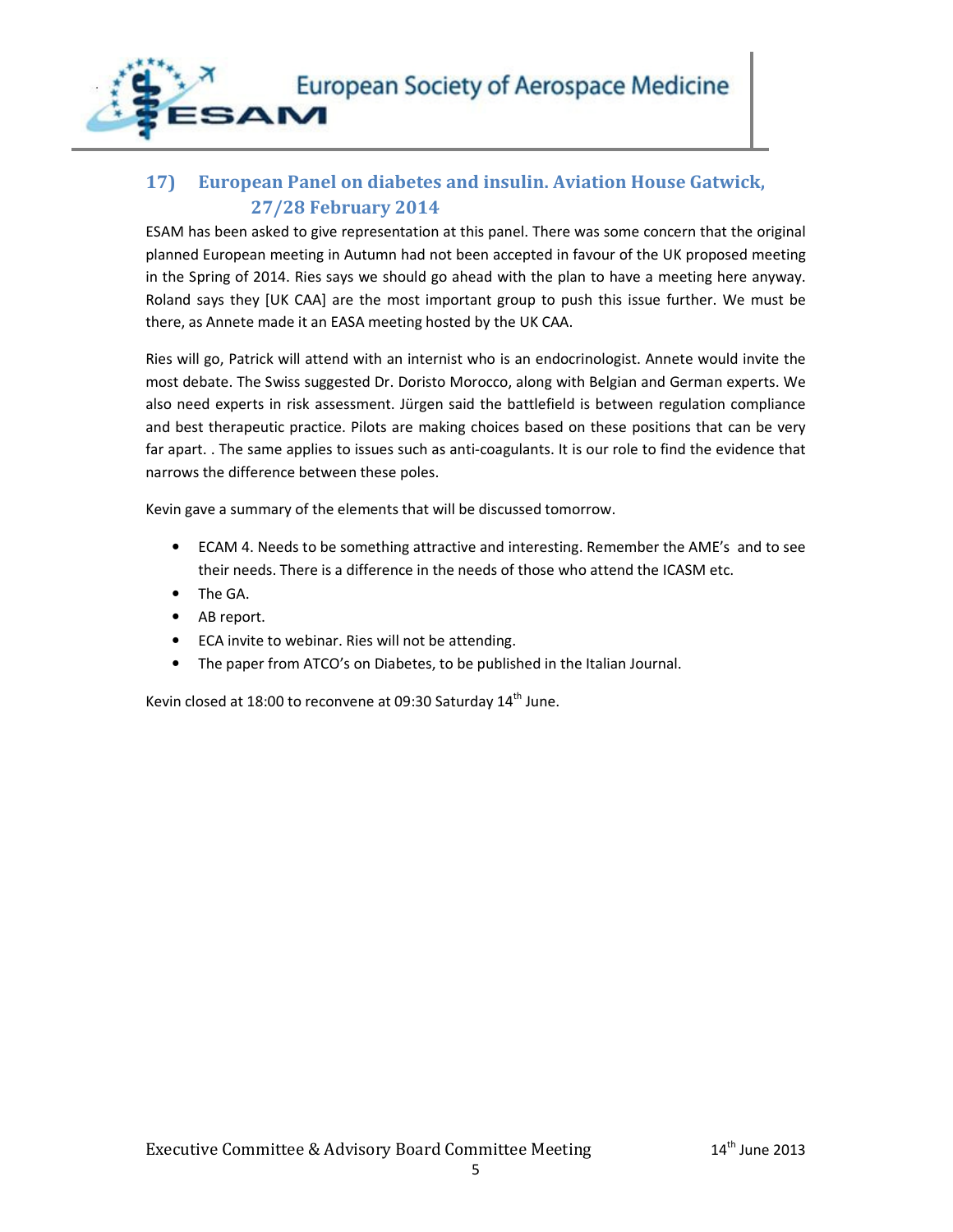

Location: **Air France KLM Holding Office,** Aerogare des Invalides, Paris, France.

> $15^{th}$  June 2013. Re convened 09:40

Members Present:

| <b>Kevin Herbert</b>                         | <b>Anthony Wagstaff</b>                    | <b>Vincent Feuillie</b>                             | <b>Declan Maher</b>      |
|----------------------------------------------|--------------------------------------------|-----------------------------------------------------|--------------------------|
| President                                    | 1 <sup>st</sup> Vice President             | 2 <sup>nd</sup> Vice President                      | <b>Secretary General</b> |
| <b>Carla Ledderhos</b>                       | Patricia Jung                              | <b>Cristian Panait</b>                              |                          |
| Treasurer                                    | Communications Dir.                        | Director                                            |                          |
| <b>Ries Simons</b>                           | Jürgen Graf                                | <b>Stefan Dreschel</b>                              |                          |
| Chair AB Ctte                                | Co-chair AB Ctte                           | Secretary AB Ctte                                   |                          |
| <b>Roland Vermeiren</b><br>AsMA/EASA Liaison | Elena Cataman<br>Conference/IAC<br>Liaison | <b>Jean Francois Paris</b><br><b>Advisory Board</b> |                          |

Kevin opened the meeting at 09:40 and thanked Vincent for the excellent meal last night.

Carla said that we have only three associations who have not yet paid up. Roland said that we should contact those in the associated membera that are not fully paid up.

Following Declan's audit it is clear that there are difficulties in the communications within the EC AB and with the associations. We decided that we would do 4 things:

- a. Messaging:-This is a problem. Advise the associations to expect at least 4 contacts per year e.g. Formal agenda for GA etc., If an Association is not getting these messages they should, go to web and make sure their contact details are correct.
- b. Split the members into groups of 3-4 associations so that each EC AB member becomes initial point of contact for a group.
- c. Code email messages as:
	- i. Information only;
	- ii. Response expected;
	- iii. Response by;
- d. Declan will get mobile phone numbers to text messages/alerts.

Roland said it is not always easy to contact some associations. Declan offered to trawl the records to identify serial non-responders.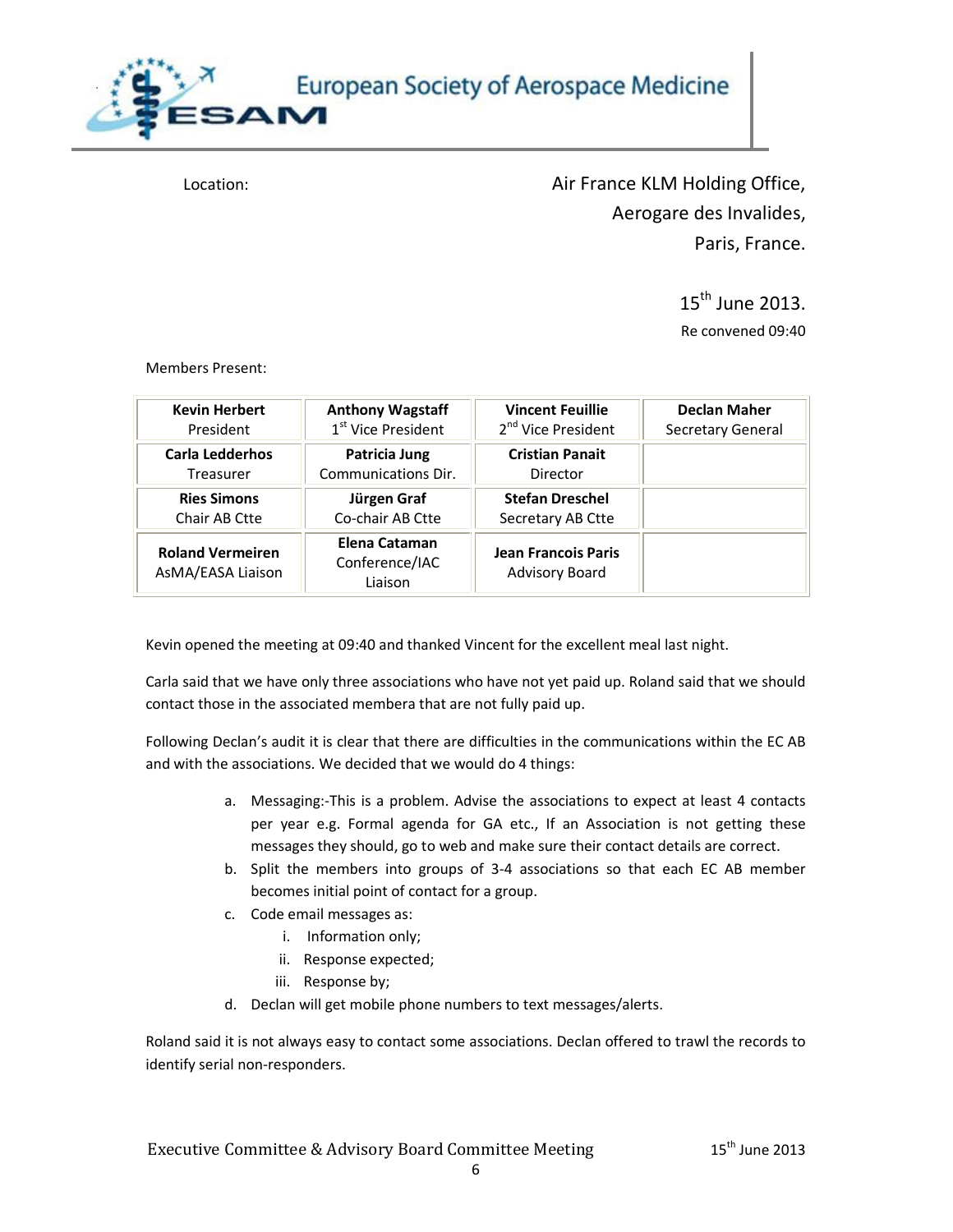

A discussion followed seeking mechanisms to facilitate associations having difficulty meeting due fees.

Kevin pointed out that the response of fee payments is very good despite the current economic situation.

Jürgen stated that he is willing to continue and, subject to approval of the EC AB, retain his place on editorial board of the Blue Journal. Ries said we will see how it pans out in the early part of the year. Ries said that Uwe had made it clear about his intentions about participation in ESAM on resigning from the Advisory Board. Kevin said that we should accept the status quo. Vincent mentioned Eric Perrier as a candidate and the group thanked him. Jürgen said that there are many roles, some of which he could continue to work with.

Kevin acknowledged he needs a greater presence in EASA. He will step into the MEG group in Jürgen's place. The second is in the SSCC sub-group on flight standards, and he asked Vincent to consider that post. Vincent agreed. Jürgen agreed a representative from the industry would be appropriate and that it is important that the EC is represented in EASA.

Elena mentioned the need for greater involvement at EASA. We need to come back to Human Factors and to Flight Time Limitations which are very important. Patricia said that she was invited to join as part of Human Factors. EHFAG is starting up and Ries is part of that group. Kevin remarked that we do work outside of these meetings. Ries proposed that we wait and see, and that we have others in mind if there is a change. Declan will send an urgent communication of the changes where Jürgen had acted as ESAM representative.

#### 3) Notes of the Strategy Meeting, Furstenfeldbruck:

Declan presented the notes of the Strategy Meeting. We will ask Lars to develop the timeline to represent the history of ESAM. Elena said that it is useful to have a history as to who was on the boards. Roland has documents to transfer to Declan, keeper of the Archive. Carla suggested a position paper based on the minutes of the Strategy Meeting.

Following a discussion, it was agreed that the Strategy Meeting Notes be named as the Strategy Meeting Minutes. This allowed for the production of a contemporaneous record of what was discussed and reflects the conversations held at that meeting and in the context of that meeting without prejudice and a requirement for referencing.

Patricia posed the question of a members' area and a public area on the website.

Kevin mentioned that AsMA is actively looking at e-learning as a mechanism.

Jürgen spoke of the intellectual ownership of presentations and content they found online e.g. images, tables, others data etc. He welcomes the interpersonal element of a conference rather than emphasis on the scientific content. The ESAM dinner is the most important part of the weekend, but we need to change our minds as to mechanism used in the passage of information, i.e. away from the classic paradigm of a conference.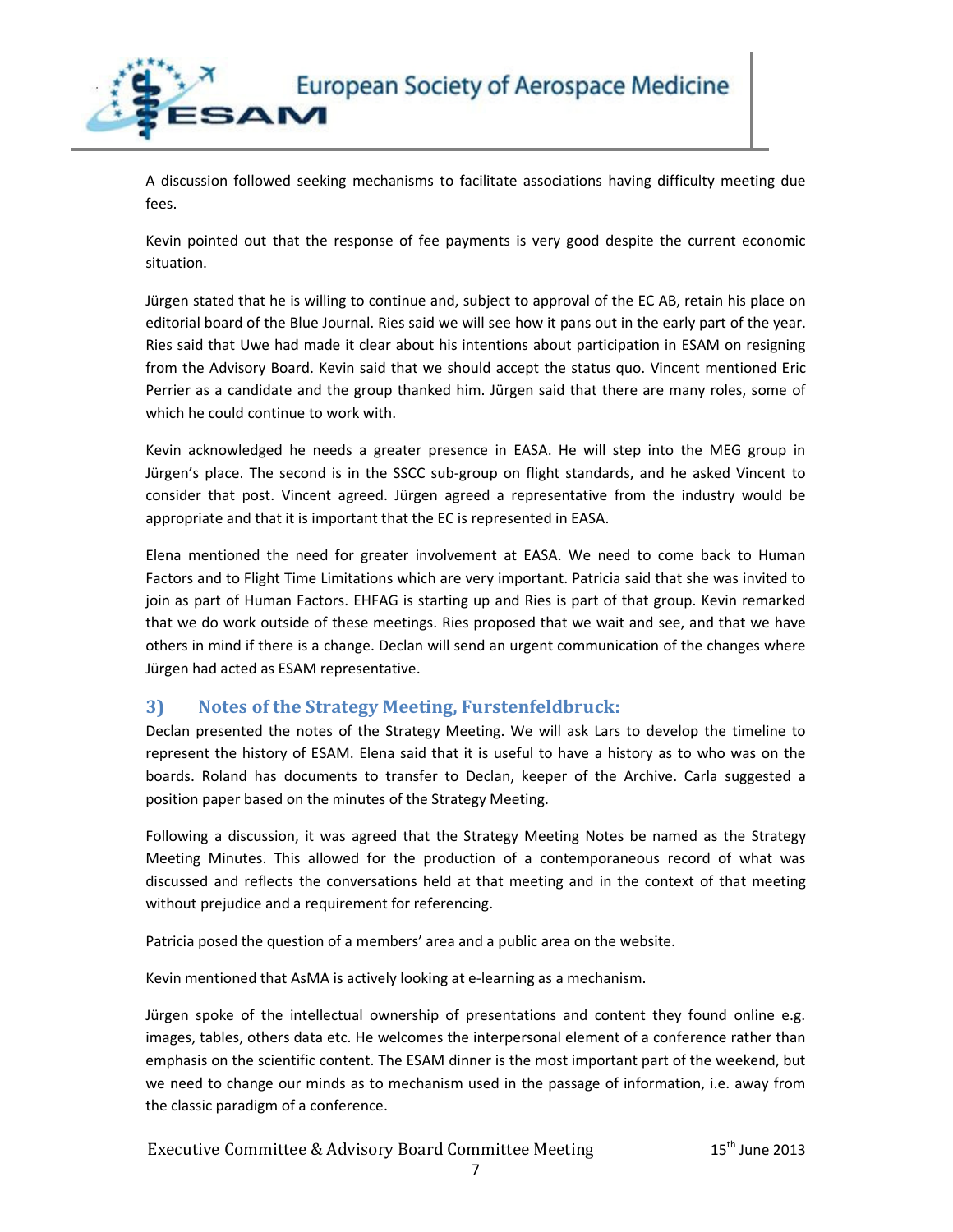

### 5) Action arising from planning day.

Kevin asked "what it is that ESAM is perceived as?" ESAM is described as representing a huge range of experts that operate in the continent of Europe, not just the EU, covering every form of flight from space exploration to home-builds with a certificate. Sometimes it is easier to describe what we are not, rather than what we are. Roland is involved in the change of title being sought by AsMA for the Blue Journal. For AsMA, the answer to the question; "who are we?" is:

- 1) Aerospace Medicine.
- 2) Health and Safety.

A long debate followed as to "who are we", in ESAM

Flight Safety was the paramount phrase when asked at the poster session in Furstenfeldbruk. Ries said we should consider Health and Safety, rather than an emphasis on Flight safety. Roland said we need to explain what it is that we do. The product of the debate is encapsulated in this statement:

# We work together across Europe to promote the health, performance and safety of people who fly through the use of evidence, science and consensus.

#### 15) Website and communication.

Patricia suggested a link between the flag of member state and their association's website, but some states have multiple associations. We could put a link between the Competent Authority's websites and the national flag buttons. Click to find the regulators, the AME's and the societies. Roland will ask Sally to have a hyperlink to the CMO forum. Kevin recommended the individual registration of an AME to our website giving permission to download the minutes etc. Pat has concerns about the availability of sensitive data. Elena argued that we must be careful to have an open and inclusive site to encourage people to be involved rather than closing down and being secretive. Kevin said we need to reach out beyond the current exposure of the website. Vincent demonstrated the SOFRAMAS site with its links to other sites and information, as an example of how a website can work.

#### 4) ECAM 2014.

This subject generated a deep discussion as to the format of future ECAMs along the lines of those voiced at the Strategy Meeting in February 2013. Some strong concepts were expressed such as Ries speaking on risk assessment by the AME. Unlike Wiesbaden, the panel would address risk in the area of speciality e.g. Cardiology, Ophthalmology etc. Kevin made reference to the panel on the Aging Pilot at AsMA and the use of a variety of speakers and viewpoints. RIes said that we need working groups to produce an "output" that would excite people and move away from the "old-style" format used in early ECAMs. The ICAO meeting in Chicago incorporated multiple facets, including a survey questionnaire, which generated huge debate. Rather than a didactic approach, use the wealth of experience and knowledge of the experts gathered to produce an output. Anthony said that there needs to be a balance between the clinical medicine and other areas, such as military, psychology etc.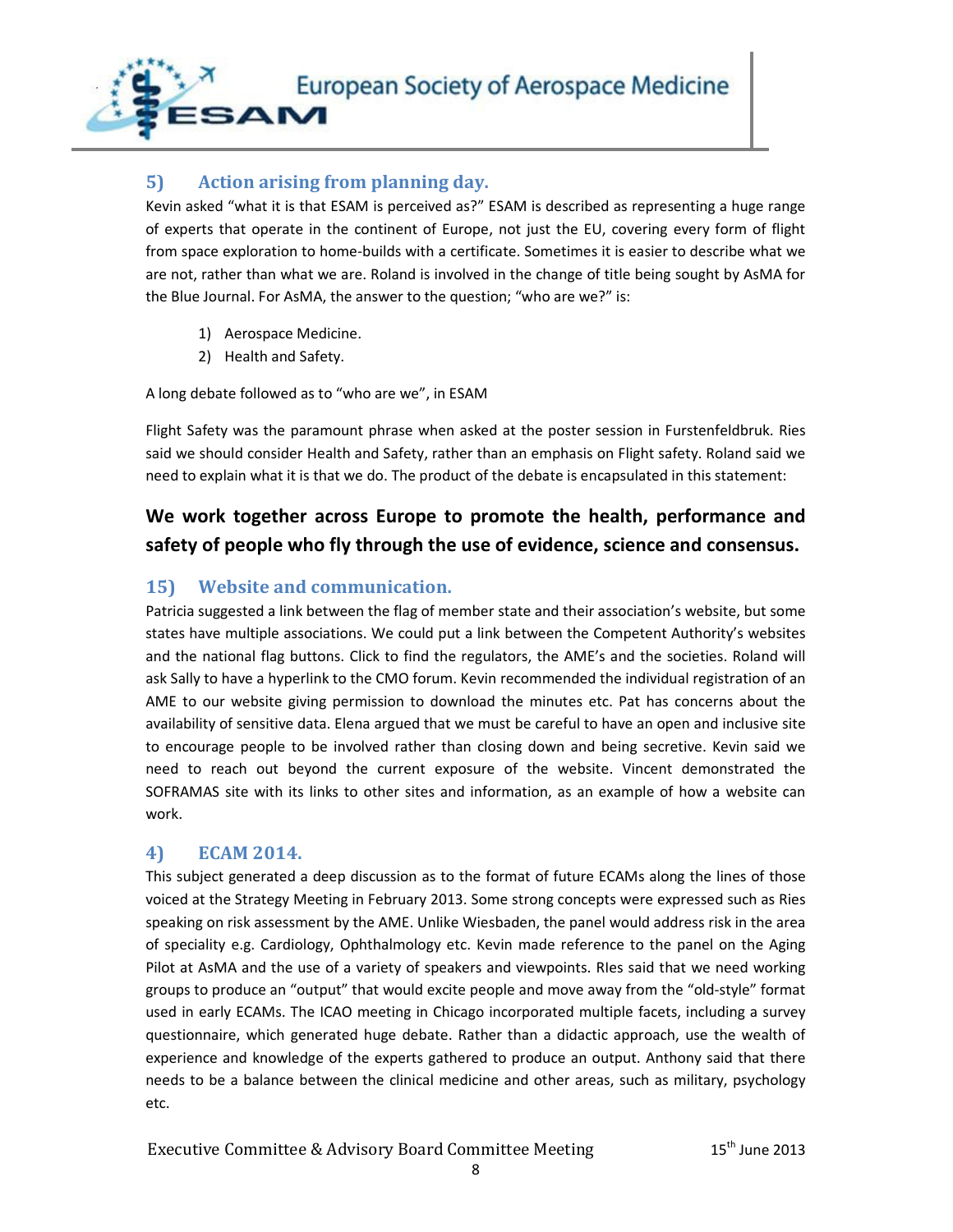

Ries suggested setting a number of topics for debate such as Diabetes, Cabin Crew medicals, Anti-Coagulants and SSRIs.

Elena said that ESAM is not ready to use the AsMA model. We need a general session first followed by specialist areas. Ries agreed adding that the most attractive meetings have interesting cases. Anthony suggested not changing everything at once, but moving towards a day of workshops, followed by a day of briefings and then a day of experts giving opinion. Carla said we need to identify who wants to be at ECAM. Kevin summarised. Publish a number of issues on the website seeking input and ideas from the members in advance of the ECAM. Jürgen argued the attendees dictate the content. He spoke about the meeting in Zult. Anthony agreed with Roland on the format being over three days and having time for group discussions.

A straw poll of the number of delegates anticipated at ECAM 4. The average expected attendee count was 113, with a median of 120.

Anthony tasked the Conference Committee to produce a new format for EACM 4 and to present at the EC in Friedrichshafen. Elena asked the EC AB to discuss this and then propose the format that has been agreed. Kevin and Anthony will assist. Vincent said we need to consider the local association and their role in all of this.

Lunch at 13:10.Re-convened 14:20

#### 13) CMO forum news. Roland.

There was a reference to the Czech experience. We recognise the problem regarding the absence of force to influence the national authorities. According to Sally, the CMO Forum found it impossible to apply the credit to all authorities. Elena suggests that we give the ESAM accreditation decision in the absence of the CMO Forum and went through the process where we need to change "How to get ESAM accreditation". Cristian said that ESAM should communicate through the MEG and EASA, rather than through the CMO Forum, but Jürgen argued the CMO or nothing. Kevin said that our accreditation process relied on the checks and balances through the CMO Forum. Now that the CMO Forum no longer exists under EASA, we need to draw up a new protocol but Elena said the process already exists. Ries said we can redefine a procedure and agree it in email.

Anthony thinks we, as ESAM, are the right body to give support to a benchmark. Roland says there are two parties EASA and the national authority in regulatory process. We should keep the current scheme and send the ESAM decision to the applicant and a copy to the CMO. Kevin said we need to have tighter processes or we will be seen to fail. Kevin and Elena agreed that we need a working group on accreditation to be drawn up for the next EC-AB meeting.

#### 19) Date/venue next meeting, and post GA.

Declan pointed out that the next EC-AB Meeting will be in early September. It is a long time until the next expected meeting in early June 2014 in Chișinău. We should consider a meeting in late 2013 or early 2014. Late January 2014 was suggested. Locations offered: Oslo and Malta. Look at options. Consider combining CAPSCA meetings locations and EC-AB meetings.

Executive Committee & Advisory Board Committee Meeting 15<sup>th</sup> June 2013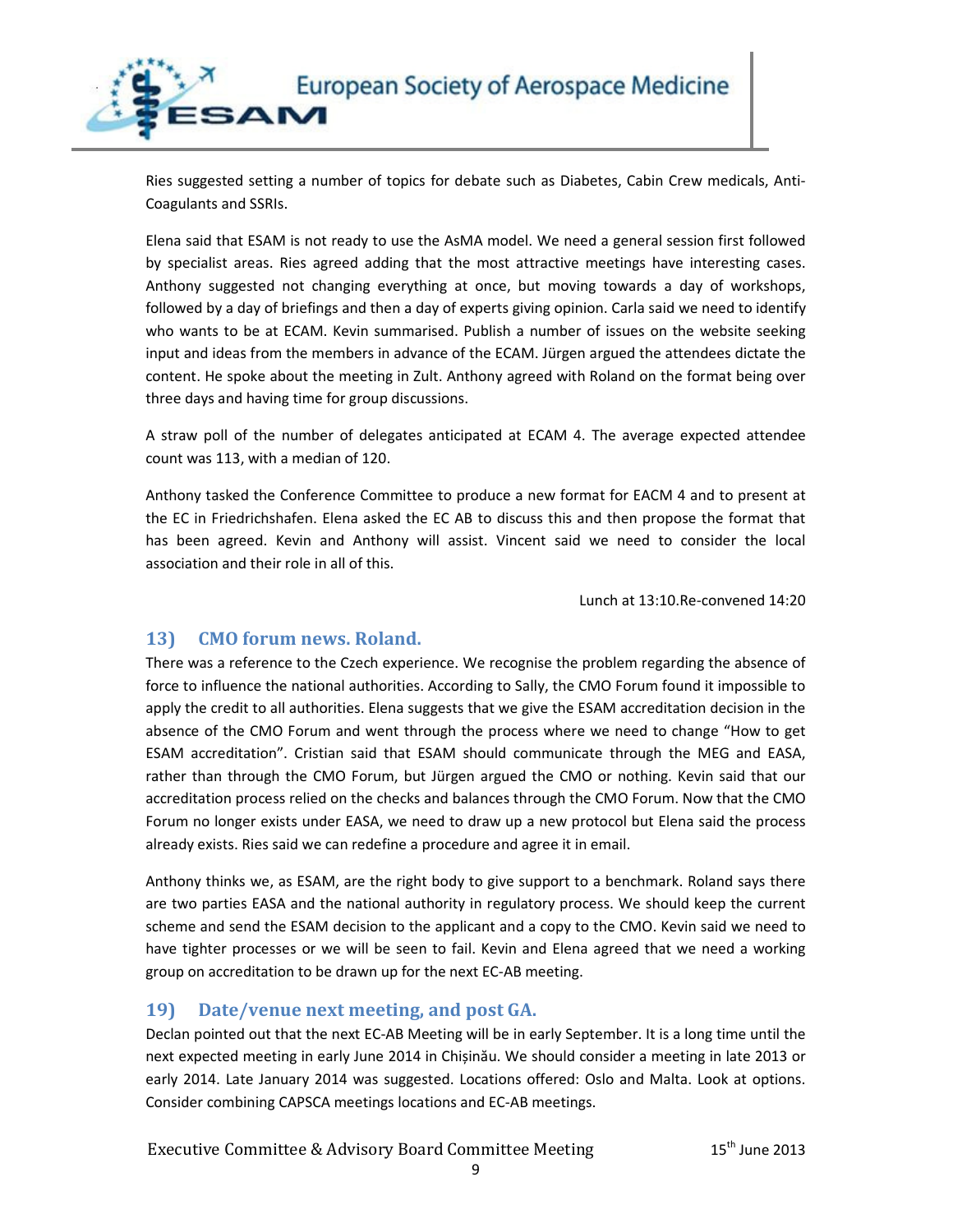

4) ECAM 2014.

Bids for hosting:

Two presentations for the location of ECAM 4 were made on behalf of the

| <b>Hungarian Associations</b> | Debrechen.       | 18-21 <sup>st</sup> or 25-28 <sup>th</sup> September 2014. |
|-------------------------------|------------------|------------------------------------------------------------|
| Romanian association.         | <b>Bucharest</b> | 5-7 <sup>th</sup> September 2014.                          |

The Conference Committee were instructed to look at the two options and to produce a response on which location should be chosen, using cost and ease of access. [Jürgen and Elena left. 15:45.]

#### 10) Report of Advisory Board

Ries presented the report of the AB Committee

René had presented a paper on the use of the new anti-coagulants for non valvular AF to EASA. It was accepted as a proposal by EASA.

Ries felt that the AB should not look at the entire NPA as time limitations made it impractical to comment via the EC and then to EASA on a NPA. Recently, he sent comments to a NPA in his own name. He mentioned a paper from Canada on T1DM insulin dependent pilots.

The AB will look at issues in the following areas:

- Epilepsy. There is a Dutch working group dealing with this area.
- Metabolic syndrome.
- Risk assessment with a proposed working group in conjunction with AsMA.
- We would like to be more involved in working groups in EASA
- There are rumours of the abolition of OSL and OML, but we are in favour of their retention as they afford flexibility. The OML should only be applicable to the under 60 year old as there may be an accumulation of subtle risk.
- What screening tests should be removed? E.g. Fundoscopy should be done by the Ophthalmologist, not the AME.
- Ries was involved in a position paper on FTL as a rep of ESAM.

The format of involvement by ESAM in the AsMA meeting next year should be a panel, but Ries recognises that the time line is short. He has done it before and believes that he can do it. Ries and Carla will coordinate the process and keep Roland in the loop. Kevin will write and ask Jeff Sventek to allow ESAM to have a panel at the next AsMA.

- 1. Ries was asked by Roland about the NPA on ATCO-MED
- 2. Ries was asked if he is being supported by ESAM in his costs.
- 3. The diabetes paper should be published on the website.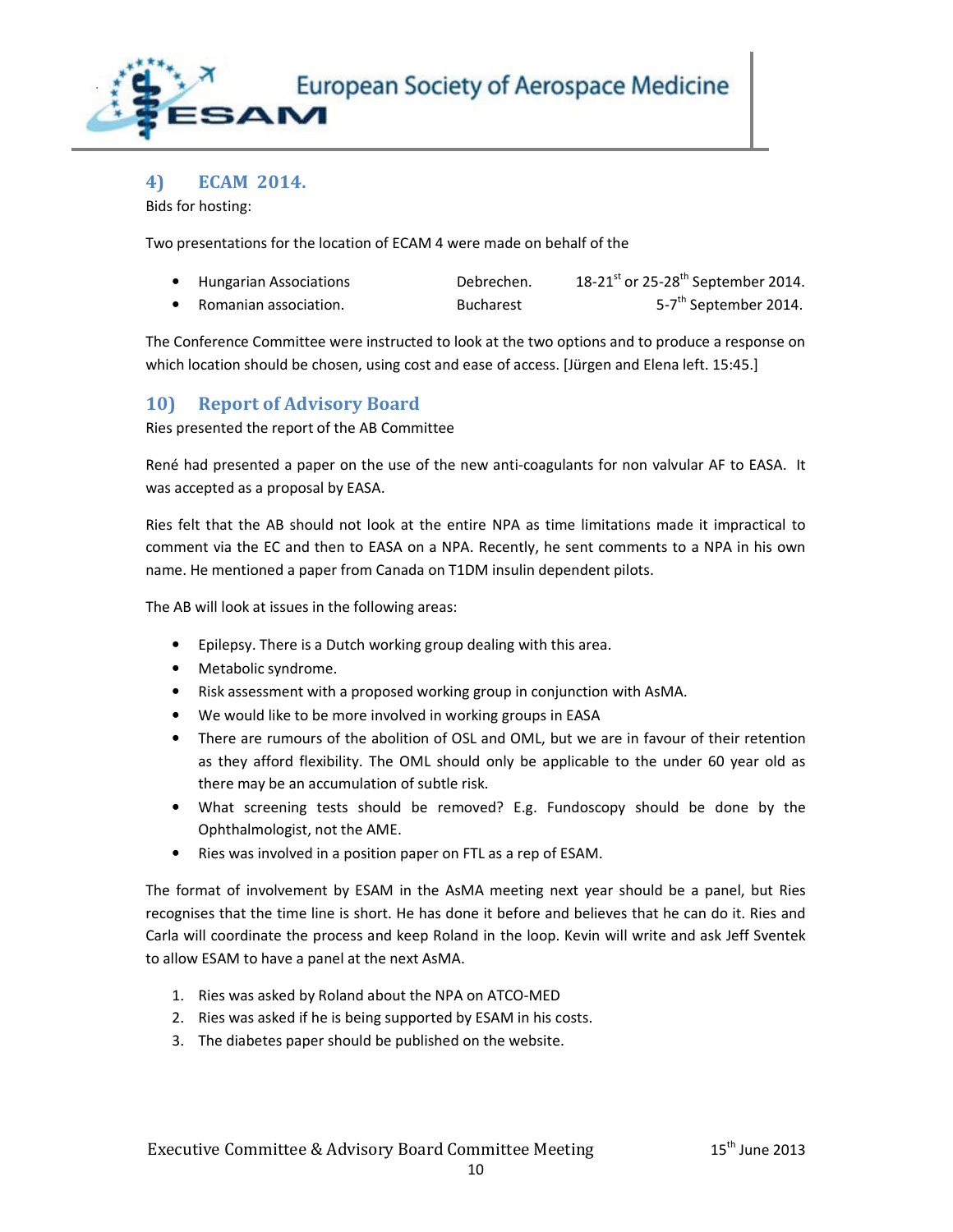

#### 16) General Assembly Friedrichshafen September 15th.

Kevin presented a summary of the forthcoming meeting. The afternoon session on Saturday will be presented in English, along with the GA on Sunday. Flights from Friedrichshafen finish in the early afternoon on Sundays. Invitation to the dinner on Saturday night, preceded by the Dornier visit. Tour on Friday. If there will be an EC-AB committee meeting on Saturday morning, Carla might be otherwise engaged. Two 30 minute presentations will be required. Kevin invited Anthony to present on risk reduction. Roland mentioned the issue of the OML and OSL. The FAA is strong on the pilot being either fit or unfit. The second pilot is not a backup for the other pilot. This has been brought up by EASA. Ries thinks René might talk about it. This is the application of the concept of risk. . Ries will contact René and Kevin will ask Stuart about the ATCO. Two speakers and discussion.

#### Voting for the President-Elect.

Declan will contact the Nominations Committee to set up the selection and election process.

#### 12) EASA update. Roland.

Roland has an invitation from EASA to the working group on Flight standards in cabin crew. Cristian and Vincent would be good representatives in this capacity. He reported recent activity by EASA.

- The last CMO meeting,
- The SOLI transfer forms.
- Countries without Medical Assessors.
- The implications of Alternative Means of Compliance,
- EASA is looking for a better process to inform as to the Alternative Means of Compliance. There will be an internal structure to monitor the Alternative Means of Compliance. There is a plan that the Alternative Means of Compliance will be at the CMO forum for dissemination.
- Implementation.
- Ops are looking for SOLI transfers to the country where the pilot is working.
- Swiss derogation.
- Some authorities are charging fees.
- Contact details of the Competent Authorities (CA).
- Change in SOLI transfer. Last exam with the relevant medical information.
- Minutes of the 4-5<sup>th</sup> March not yet ready, will be ready a few days before the next MEG.
- There will be no list of acceptable/ non-acceptable medication, but there will be Groups of Material on groups of medicines.
- Derogation on Diabetes by UK
- Degrees of medical unfitness, versus inability to act professionally, eg, DUI, drugs etc.
- An ATCO must have his licence in the state where he works.
- Ischiara plates are not accepted for ATCO alone, but Farnsworth and CAD are accepted.
- Training courses SHALL be approved by the CA where the main operational work shall supervised.